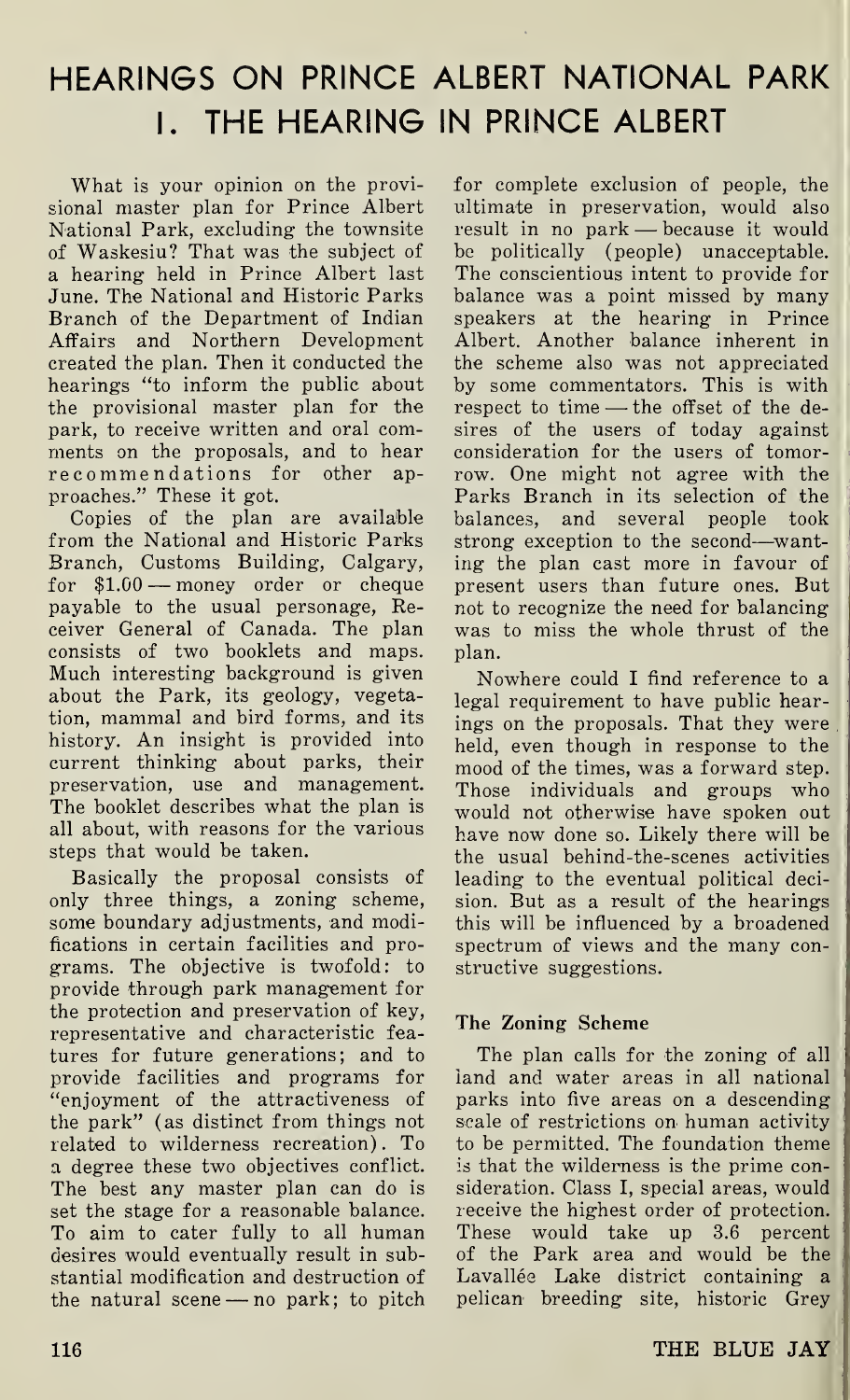Owl's cabin, a wolf denning area and the grasslands area in the southwest corner. Access to these would be controlled. Passage through them would be by hiking or canoe, and vehicles would not be permitted.

In my opinion, those who referred to this part of the plan—and very few mentioned Zone I — supported it. Three speakers firmly endorsed the concept for the special areas. One of them 'was the daughter of Grey Owl. Another, while agreeing with the idea of special status for Lavallée Lake, the wolf denning area and the small pocket of prairie, voiced a qualification about the last one. Specifically that this vestige of parklands prairie should not be a substitute for a grasslands national park in the south of the Province.

Class II or wilderness recreation areas would be the largest category, 76 percent of the Park. Preservation of a wilderness recreation environment would be the objective for them. Facilities would be restricted to hiking trails, canoe routes and primitive campgrounds. There would be no im proved roads and power boats would be prohibited. Kingsmere Lake would be included in this area.

A number of people questioned the selection of Kingsmere for a ban on motorboats. In fact, aside from matters relating to Waskesiu townsite, this aspect drew more attention than any other point in the plan. Most speakers were against the proposal. They either believed priority belonged to the fisherman, that the numbers of canoeists would not warrant excluding powerboats, that other waters in the Park or north of it offered better or safer canoeing, that powerboats and canoes were compatible uses, or that one cannot turn back the clock. Two briefs, while containing negative opinions on the proposal, gave constructive alternatives which in the opinion of the authors made better sense for both groups of users. The six briefs that expressed or implied support did so either as a result of the author's previous experience canoeing on Kingsmere, or on grounds that

true wilderness recreation required the absence of motorboats—or simply that there must be places where one could get away from the noise and other disadvantages of powerboats. The Parks Branch has a difficult problem. Its task of protecting the special area containing Grey Owl's cabin, which area abuts Kingsmere, would no doubt be easier without powerboats on these waters. It wishes to encourage canoeing as a recognized form of wilderness recreation and it wants land areas and contiguous water bodies to be inseparable entities. On the other hand some of the arguments against the proposed ban are cogent.

About 16.7 percent of the Park would be Class III, natural environment areas. These would encompass water as well as land. Crean, Namekus and Sandy would be among the lakes so designated. Strips of land along the south boundary, part way up the east side of the Park and a portion of the foreshore of Upper Waskesiu Lake would be the land areas. "The concept of a wilderness threshold best describes these areas. They serve as buffers between wild areas and more developed areas ..." That is, they would occur between Class I and II areas on one hand and Class IV and V on the other. Driving and motorboating would be acceptable forms of recreation.

Except for the matter of roads there was little comment about this zone. No definite views on the extent, location or compatible uses were offered, other than those of the Canadian Society of Wildlife and Fisheries Biologists. About roads, which would become scenic drives, raceways or means of access depending on who one listened to, divergent opinion was expressed. Differences focussed on the extent of penetration.

General outdoor recreation areas, Class IV, would be 3.4 percent of the Park. In them would be an increased variety and intensity of uses. These would be in four places, the major one completely surrounding Lower Waskesiu Lake. Essentially this now exists. The principal campgrounds and activity centres would be in this zone. Little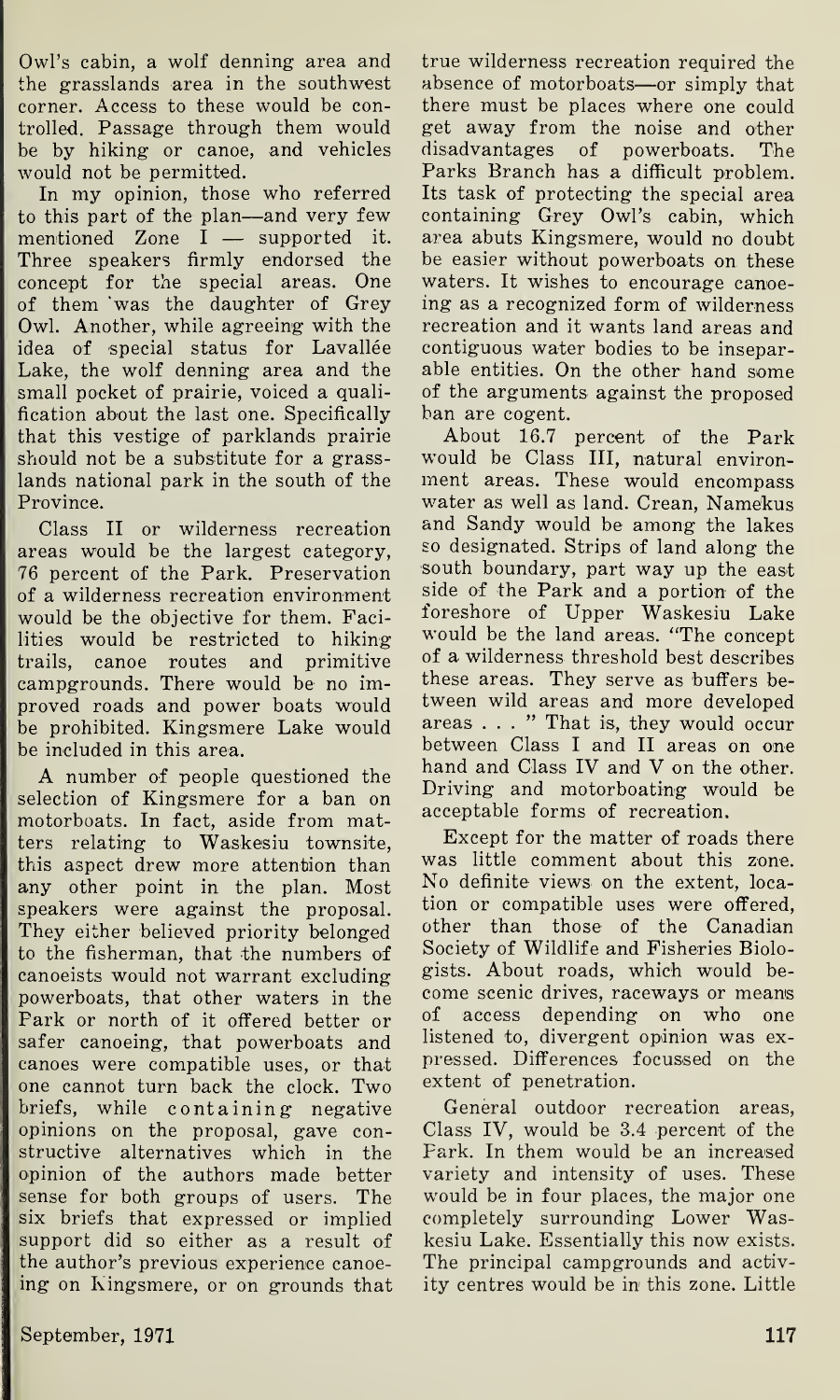was said on this zoning proposal other than about the premise for the addition of the three smaller parcels. Since the Parks Branch visualizes considerable development for this Class and contemplates increasing the number of parcels accordingly, it obviously is predicting an increase in the number of users. During the hearing officials confirmed that five to six percent annual growth in numbers is being assumed. Some speakers believed the estimate was high and that local people would continue to be the vast majority. Minority opinion agreed with the projection and further averred that local use as a result would be proportionately less in the future—it was a day of disagreement.

Class V intensive-use area, would be 5.2 square miles in extent, or only 0.3 percent of the Park — specifically the townsite of Waskesiu. The plan noted that consideration of this zone was the subject of a separate study. In the preamble it was stated that another hearing would be held about the townsite, and that briefs on it were really not being sought now. But the townsite was what motivated most of the speakers, a few, unfortunately, with considerable heat and some rudeness. The plan, management, policies, personnel, public relations, and the government bureaucracy all came in for criticism, warranted and otherwise. Those so speaking appeared to have personal interests at stake, either as owners of cottages and shack tents or as concession operators and trade associations. The strong feelings had their roots in the Department's move to emphasize wilderness recreation and phase out non-compatible uses. Previously when a scheme for the removal of cottages and shack tents from all parks was announced, a storm of protest resulted and the Department had to modify its position. The altered policy is given in the provisional master plan.

The attitude of those who would be or thought they would be disadvantaged was for maintenance of the status quo. No change. It is our park —leave it alone. Unfortunately personal concerns tended to cloud other issues.

#### Boundary Alterations

The second feature of the plan is adjustment of the boundaries to totally include or exclude some things that are currently half in and half out of the Park. These have to do with habitat preservation (pelicans, grassland), or with park management (some lakes and a road) or with recreation (canoeing rivers, campgrounds). In sum, as the areas involved are small, the boundary adjustments would be minor. However some of them have much functional significance.

There is no reference in the material to any studies having been made of the Park in a regional context. The Saskatoon Natural History Society stressed the need for inter-governmental consideration of the nearby Churchill River areas in terms of preservation and wilderness recreation, and that these should not be ignored in an assessment of the future of Prince Albert National Park.

With two execeptions, the few speakers who referred to the proposed boundary alterations spoke in favor of them.

#### Facilities and Program

The proposals for facilities and program are in line with principles already mentioned: primary consideration for preservation and for the en couragement of wilderness recreation. According to the plan there would be expansion of nature interpretive programs, more activity centres and primitive camping areas, an expanded system of canoe, hiking and riding routes, and a greater amount of research and study of resources for management purposes. The development of non-compatible uses would be encouraged outside of the Park rather than in it. These would be such things as accommodation, services and non wilderness recreation facilities.

This feature received considerable criticism. However, it seemed to be largely linked with the comment regarding the townsite. Again a com monly expressed feeling was in favour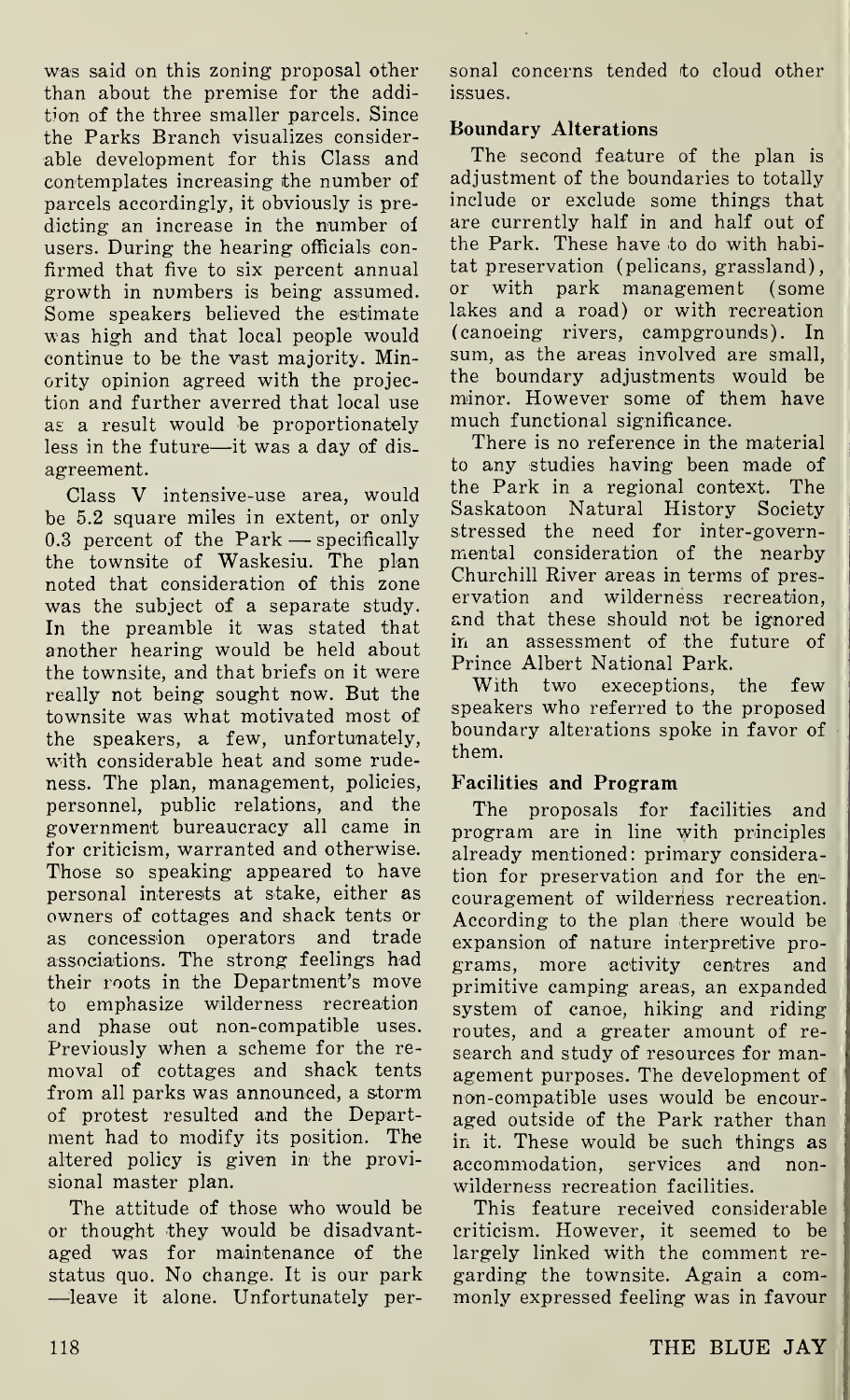

Saskatchewan Government Photo

Wilderness recreation

of leaving things as they are—with some saying that the contemplated investment in facilities and program would be a waste of money. Apparently this view was in part the result cf objections to the phasing out of non-compatible programs that has already occurred.

A position favoring the proposal was taken by a few speakers, but in so doing they raised questions on aspects not mentioned in the plan. Was sufficient consideration given to the elderly and to the economically disadvantaged? Would the Parks Branch have sufficient, properly-trained help to man the nature programs? Was the programming to include education of the public-at-large on the place of parks ? Would the Branch see to an improvement in its public relations ? Did the entire plan have sufficient regard for the ecosystem ?

#### Conclusions

One must be wary in drawing conclusions about the hearing in Prince

 $\;$  September, 1971  $\;$  119  $\;$ 

Albert. In the first place briefs could be written or oral. If written the sponsor could speak to it or not as he or they wished, and if he so elected he did not necessarily dwell on the same subjects on which he wrote. That is, without the written statements one does not have all the views or an accurate picture on the direction they point. By sitting in on the hearing one perceived only part of the picture. My opinions are to be taken in this context.

The Parks Branch has a thorny problem. The private cottages and shack tents are there in fact. Inescapable is the resultant: the owners have a right something analogous to a squatter's right, even though they have term leases. On the other hand there are two views, that a national park is not the place for these things, and that the taxpayers-at-large should not have to subsidize them. The same points apply in general with respect to services and non-wilderness recreational facilities and programs most of which were, are or would be in the townsite.